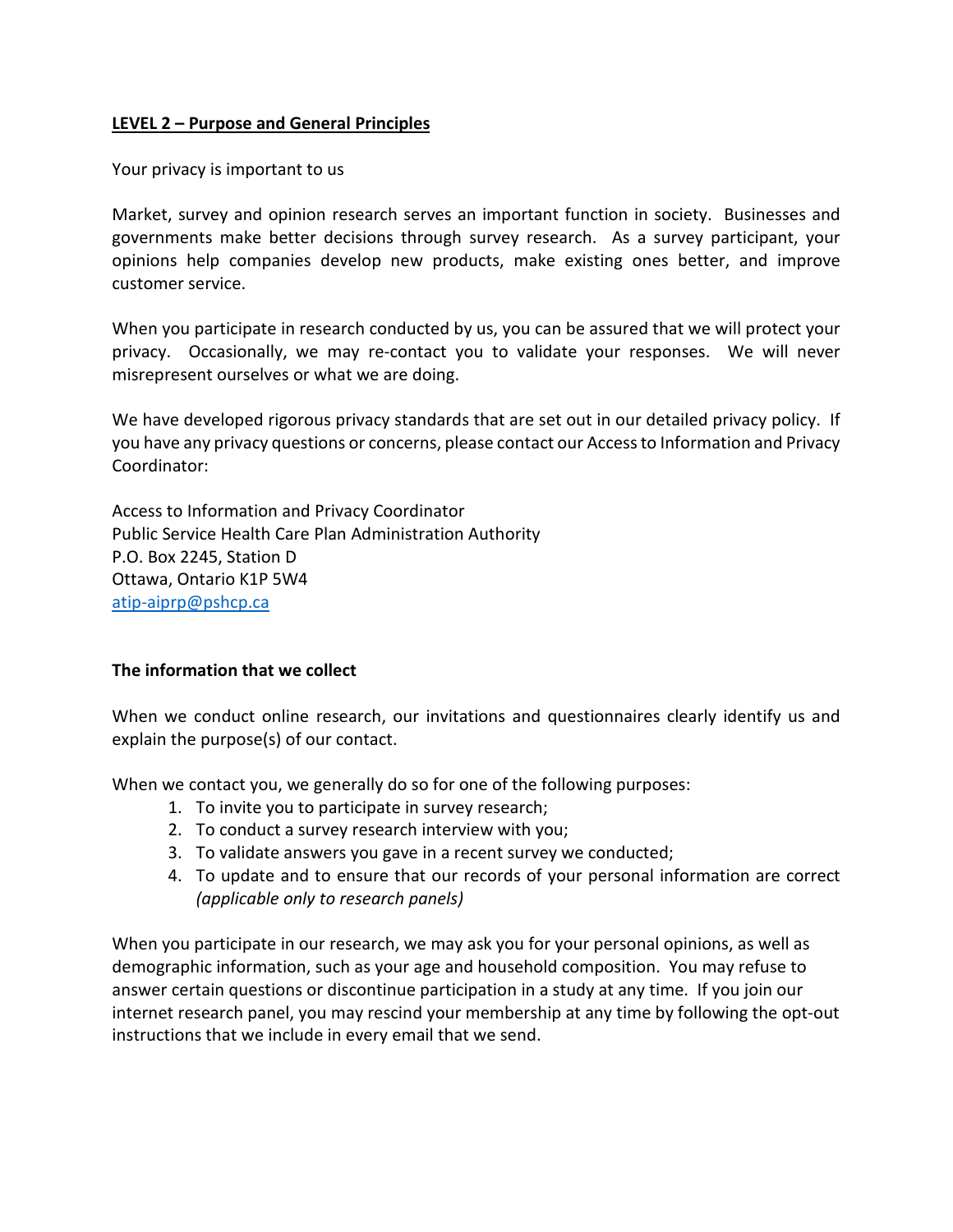We never knowingly invite children under the age of *(insert age depending on pertinent laws)* to participate in research studies without taking measures to ensure appropriate parental consent.

## **Confidentiality of survey responses and contact information**

We combine your survey responses in a given survey with the responses of all others who participate and analyze and report only on those combined responses. We will never intentionally report your individual survey responses.

In addition to keeping your survey responses confidential, we will never sell, share, rent or otherwise transfer your name, address, telephone number or email address to other market research companies, direct marketing companies or anyone else.

### **Use of cookies, log files and other technologies on our website**

Cookies are small text files stored on your computer by a website that assigns a numerical user ID and stores certain information about your online browsing. We use cookies on our survey site to help us provide you a better experience and to provide quality control and validation functions. No personal information is stored on any cookie that we use.

*(May be applicable to panels)* Some of the cookies that we use on this site are required because they identify you as a valid member of our panel, and they protect access to your profile and account information. The privacy settings of your browser must be configured to allow cookies from (*PSHCP website URL*) or you will not be able to register on the (*PSHCP website URL*) panel or access the Members Area of this site. If you wish, you can adjust your browser's settings to delete cookies upon exiting web sites or when you close your browser.

# **Security of personal information**

We inform our employees about our policies and procedures regarding confidentiality, security and privacy, and we emphasize the importance of complying with them. Our security procedures are consistent with generally accepted commercial standards used to protect personal information.

# **Accuracy of personal information**

*(insert company name)* makes reasonable efforts to keep personal information in its possession or control, which is used on an ongoing basis, accurate, complete, current and relevant, based on the most recent information available to us. We rely on you to help us keep your personal information accurate, complete and current by answering our questions honestly.